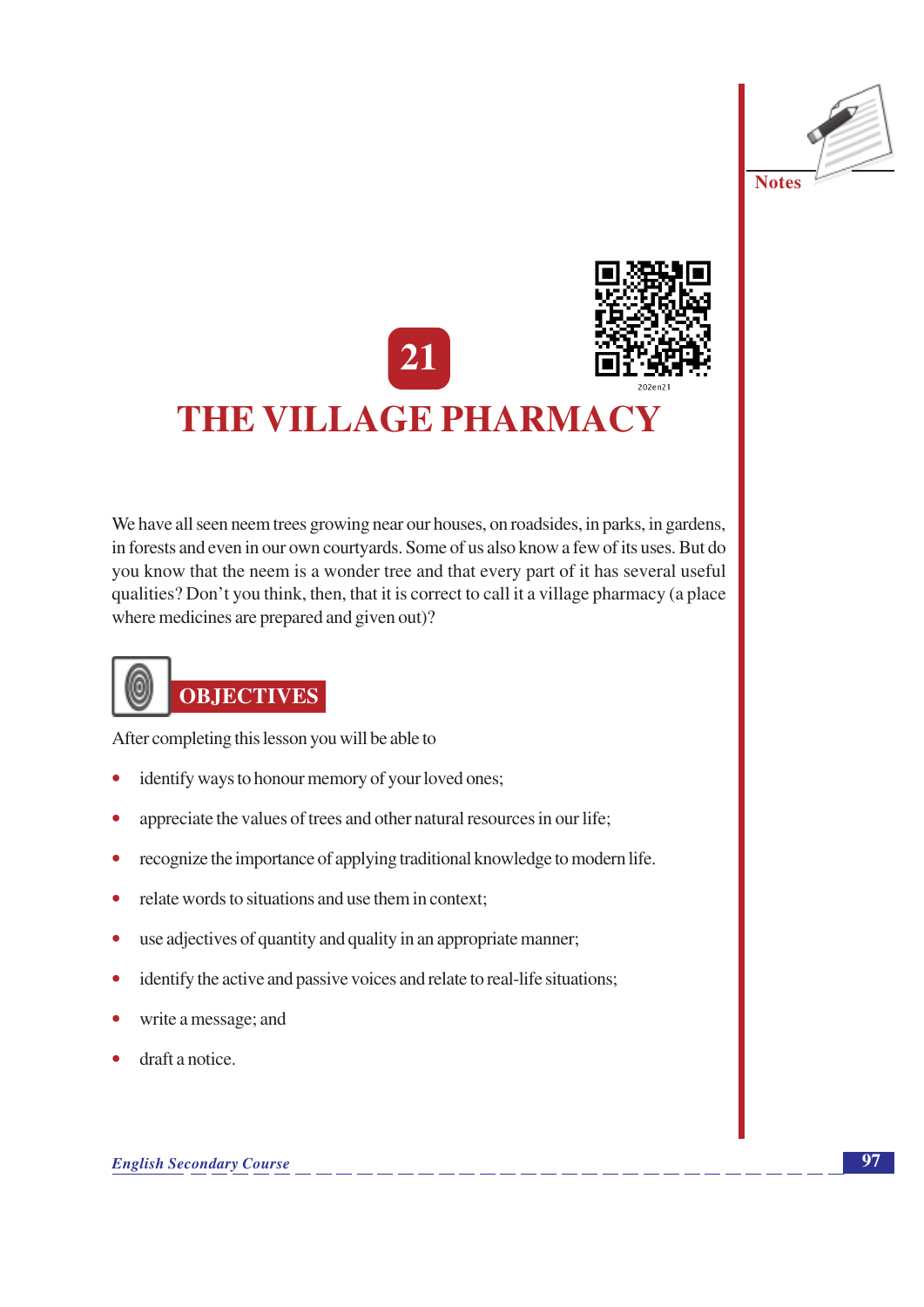

### LET US READ THE TEXT

Before you read, think:

- How do you feel when you read about a tragedy in a newspaper?
- How would you like to pay your respect to the departed souls?
- What do you think about the idea of planting trees in the memory of those who have died?
- Have you observed the trees in your neighbourhood? Have you ever thought about their uses?

#### **THE VILLAGE PHARMACY**

It was already six in the evening. Neema, a student of standard VIII, had not yet returned home from school. Iniyavan, her father, a paediatrician at the city hospital, her mother, Vembu and her grandparents who had come from the village were very much worried. Neema entered just then with a sapling in her hand.

 $All$ What happened to you? Why are you so late from school?

Neema It was a tearful homage that we paid at our school to the ninety four children who died under the most tragic circumstances in Kumbakonam\*.

#### \*TRAGEDY AT SCHOOL

G. SRINIVSAN in Kumbakonam

A school in Kumbakonam, Tamil Nadu, in which 94 children died, raises serious questions about the state of basic education in schools.

Classes were on as usual at the Sri Krishna High School in Kumbakonam in Thanjavour district in Tamil Nadu. In the school kitchen preparations were on to cook the mass noon meal – *rice*, *sambar*, a side dish and a boiled egg per child. No one noticed a small fire in one corner of the kitchen.

But a strong wind, normal in the month of Aadi (July-August) in the State, seemed to breathe new life into the flames and suddenly they leapt to catch the thatched roof.

Soon smoke filled the rooms and the children ran to the door screaming for help. There was no other escape route as the flames spread. And then the burning thatch fell. Seventy-five children were burnt alive. Of the other 30 who suffered severe burns, 18 died in the hospital.

> (Front line Cover Story 13th August 2004, issue 16th July to Aug 13, 2004, frontlineconnect.com)

| Vembu | $\therefore$ It was a terrible accident!                  |
|-------|-----------------------------------------------------------|
|       | Grandma : Neema, how did your school children pay homage? |
|       | <b>English Secondary Course</b>                           |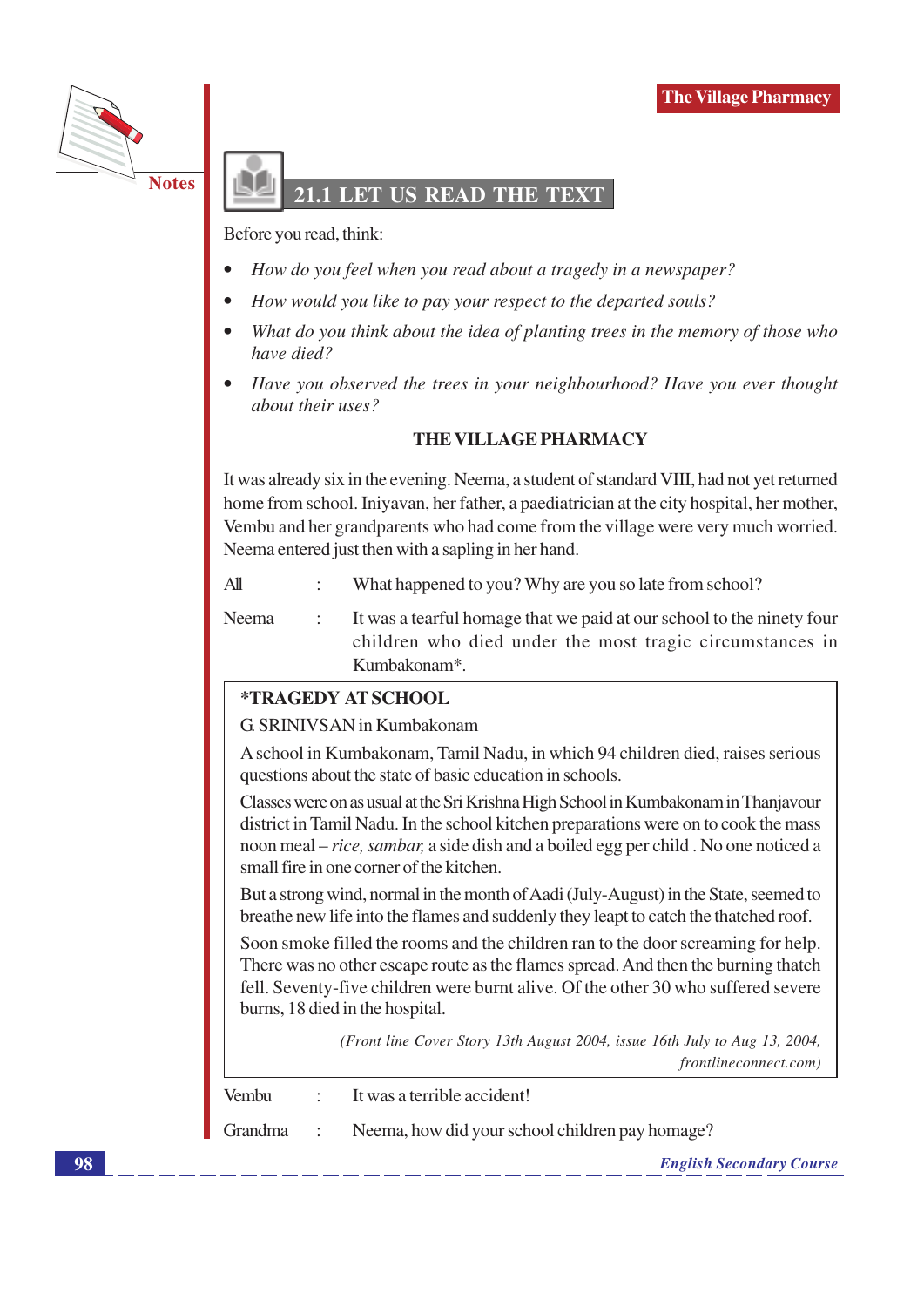Neema Grandma, we have planted 94 neem saplings in our school campus in  $\ddot{\cdot}$ memory of the departed souls. We see in the saplings the images of the children whose lives were mercilessly nipped in the bud. I have brought home one sapling to be planted in our garden.



Figure 21.1

| Vembu    |                | That's a fitting gesture on the part of your school.                                                                                                                                                                                                                                                                                                                                                                                                                                                                                                                                                              |                                                                                                                                                  |  |
|----------|----------------|-------------------------------------------------------------------------------------------------------------------------------------------------------------------------------------------------------------------------------------------------------------------------------------------------------------------------------------------------------------------------------------------------------------------------------------------------------------------------------------------------------------------------------------------------------------------------------------------------------------------|--------------------------------------------------------------------------------------------------------------------------------------------------|--|
| Iniyavan | $\ddot{\cdot}$ | Yes, I agree. By the way, Neema, do you know that <i>neem</i> has a lot of<br>medicinal values?                                                                                                                                                                                                                                                                                                                                                                                                                                                                                                                   | paediatrician<br>specialist                                                                                                                      |  |
| Neema    | $\ddot{\cdot}$ | No, I don't. I would certainly like to know.                                                                                                                                                                                                                                                                                                                                                                                                                                                                                                                                                                      | tragic: sad<br>homage: honou                                                                                                                     |  |
| Grandma  | $\ddot{\cdot}$ | I think your grandpa will be the right person to tell you about it. He has<br>lived in the village all his life, and he knows better than anybody else,<br>that it is the "village pharmacy."                                                                                                                                                                                                                                                                                                                                                                                                                     | departed: gone<br>dead<br>mercilessly:                                                                                                           |  |
| Neema    |                | Grandpa, do tell me about the medicinal value of the <i>neem</i> . In fact we<br>have a Science exhibition in our school next week. May be our class<br>could prepare something on the 'Neem.'                                                                                                                                                                                                                                                                                                                                                                                                                    | without shov<br>kindness<br>sapling: a baby<br>gesture: (here)                                                                                   |  |
| Grandpa  | :              | It's true that we villagers call the neem tree our 'village pharmacy.' To<br>begin with, look at my teeth. I am eighty. Can you believe? This is<br>thanks to the <i>neem</i> twigs that I use to clean my teeth every morning.<br>Look at my skin-still blemish less as a child's. Thanks again to the<br>neem paste that I apply regularly. I'm hale and hearty even at eighty.<br>Thanks once again to the <i>neem</i> juice that I drink. It purifies the blood<br>and cures all ailments. Do you know what motivated your father to<br>become a doctor? Well, he used to watch my father preparing medicines | that expresses a<br>medicinal: so<br>which can cu<br>medicine<br>ailments: sic<br>diseases, health<br>blemish: stain o<br>motivated:<br>interest |  |

: a child

ur, respect

away, or

cruelly, wing any

plant

an action something

omething ire like a

cknesses, problems

or scar

created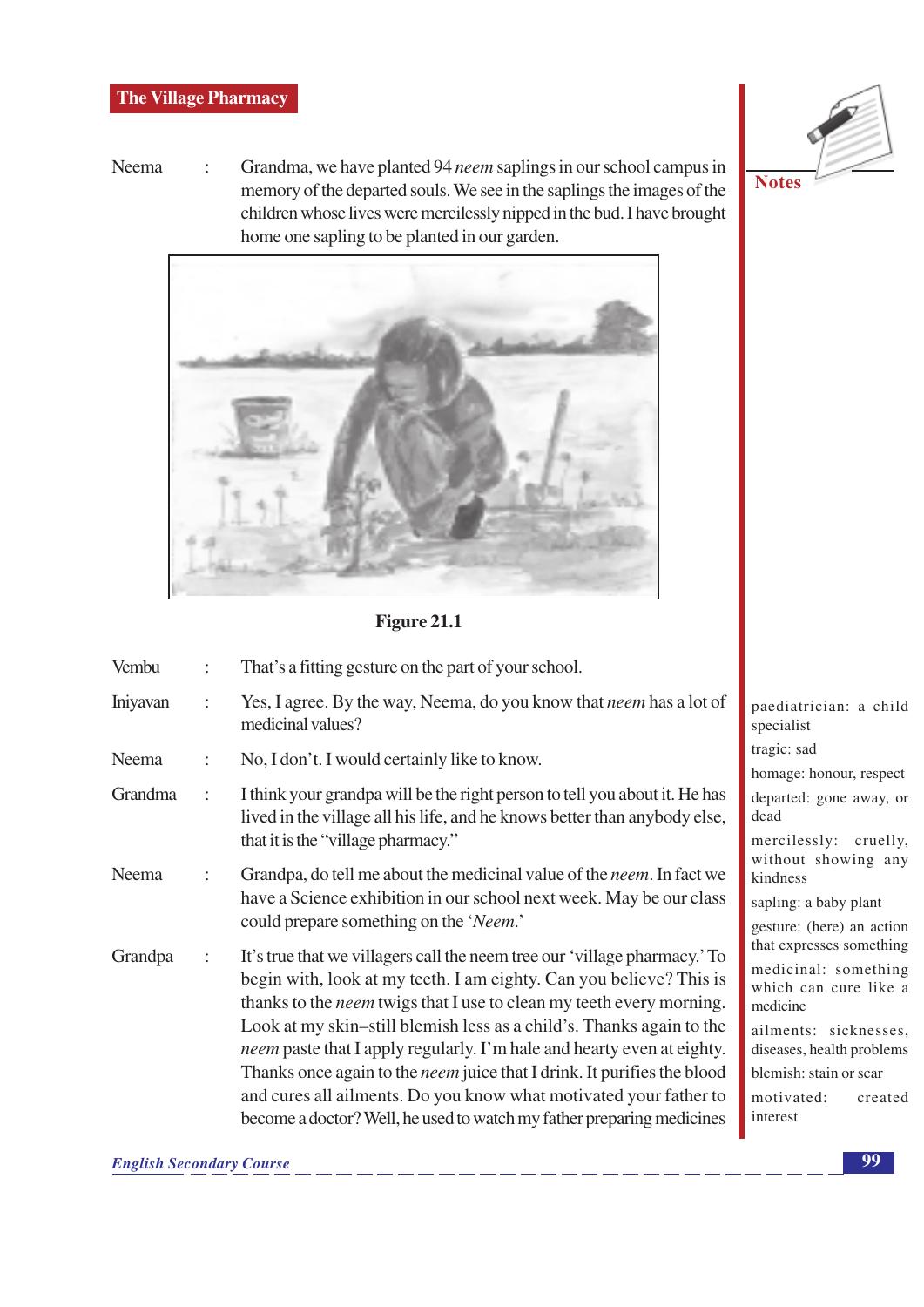

inflammation: a kind of swelling, sometimes painful

combat: fight

incurable: which can't be treated

panacea: a remedy for all diseases

excavated: dug out

conducted: carried out

eco-friendly:  $not$ harmful the  $\overline{f}$ environment

insect repellent: a substance which drives away insects

pesticide: a substance which destroys pests

litter: an untidy collection of objects that lie scattered around

 $a$ gro-friendly: something which helps farming in and agriculture

manure: chemical free fertilizer

surrounding: nearby

perennial trees: trees that retain their leaves all the year round, trees that do not shed their leaves



Figure 21.2

from various parts of the *neem*-its bark, seeds and leaves. That created an interest in 'medicine'.

Traditionally, in India, the *neem* has been used widely as a medicine, for many centuries. It can fight inflammation, hypertension and ulcers. It can combat diabetes and malaria. Boils, rashes and wounds disappear in no time. You name it and the *neem* cures it. It is a panacea for many ailments. Even as early as 4000-4500 vears ago, various parts of the *neem* tree were used in cosmetics and medicinal products by East Indian Harappans. Evidence of these uses exist in the remains excavated at the Harappan site. These days, even toothpaste, soap and shampoo are made from the *neem*.

And, here I must tell you something about Mahatma Gandhi. The prayer meetings at the Sabarmati ashram were conducted under a Neem tree and neem leaf chutney was a part of his everyday diet. And Neema, if you think that the *Neem* has medicinal properties alone, you are mistaken. It also increases the fertility of the soil. Thus it is eco-friendly. It is a good insect repellent. In fact research has proved that its chemical makeup is such that it is resistant to more than two hundred different types of insects. It has also proved to be a good pesticide. *Neem* is thus agrofriendly too. It protects crops from harmful insects, viruses and bacteria. The litter of its fallen leaves is rich in organic content and hence serves as good manure. The *neem* is also an ideal source of timber for carpentry, for it's wood is termite resistant. You would be surprised to know that during the hot summer months, the temperature under the *neem* tree is 10°C less that the surrounding temperature. In fact your air conditioners may not match the healthy cooling effect of the *neem*. Thus it is a 'free air-cooler service'! These evergreen, perennial trees can grow in any type of soil. They grow very fast. They can reach a height of 30 feet in 5 years. And if they escape your axe, they can survive for even 200 to 300 years. Is that all you want to know, or...

Neema Oh, grandpa! How blessed I am to be named NEEMA!

Vembu

 $\ddot{\cdot}$ 

No wonder the *neem* is known as the 'wonder tree' and you're a wonder girl too!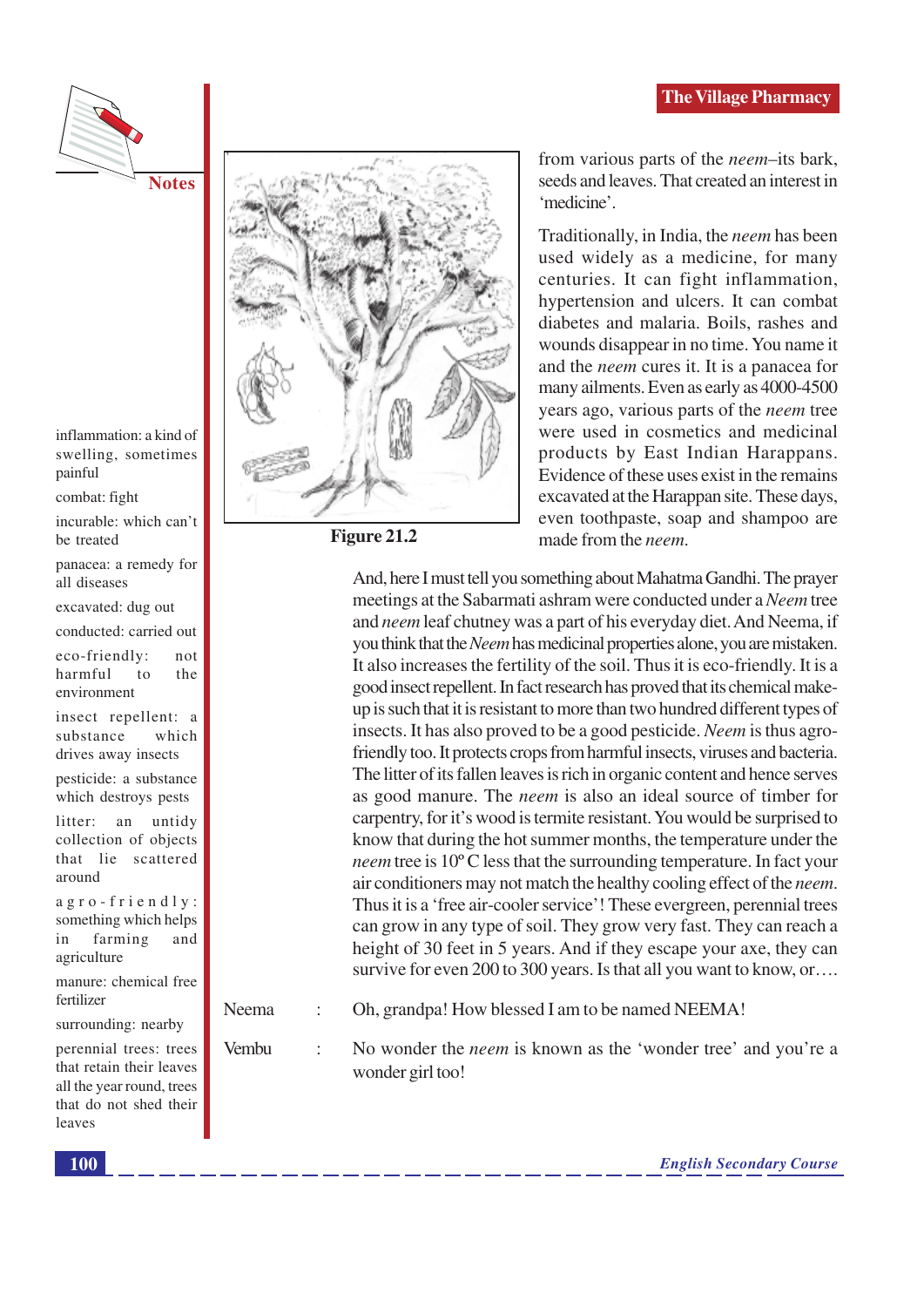#### 21.2 LET US UNDERSTAND THE TEXT

#### 21.2.2 PART 1

I'm sure there have been occasions when you have come home late from school and your parents have been worried for you. In the same way, in this lesson, one day Neema's parents and grandparents are worried because Neema is very late. When she finally comes home she tells her family that she and her classmates have planted 94 *neem* saplings in memory of the children who have died in a terrible fire accident in Kumbakonam. That is how she got late. Neema's school has decided to remember the 94 children by planting *neem* trees in their memory.

## **INTEXT QUESTIONS 21.1**

- 1. Answer the following questions:
- 1. Fill in the blanks with appropriate words from the text
	- a. Neema was studying in the standard.
	-
	- c. Neema came home with a in her hand.
	- d. The fire accident took place in in Tamil Nadu.
	-
- 2. Circle the correct meaning of the underlined phrases in the following sentences from among the options given below each sentence.
	- a. The country is paying homage to the dead soldiers today.
		- 1. showing respect
		- 2. passing a comment
		- 3. giving a prize
		- 4. celebrating
	- b. Sometimes we have to face some tragic circumstances in life.
		- 1. surprising events
		- 2. sad events
		- 3. cause to be angry
		- 4 occasions.

#### **English Secondary Course**

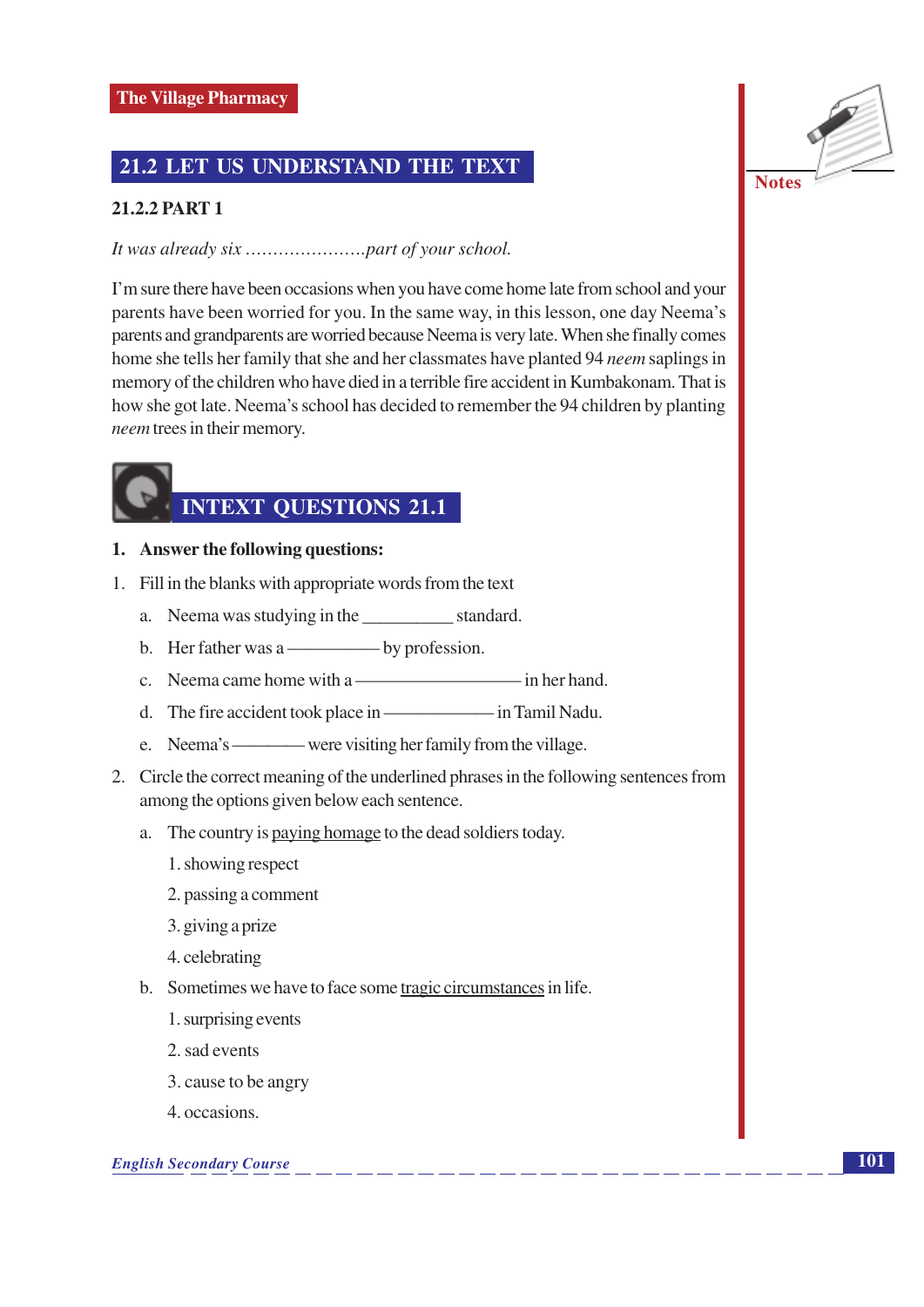

- c. Her plans to start a business of her own were nipped in the bud when the bank, as well as her friends and relatives refused to give her a loan.
	- 1. changed
	- 2. postponed
	- 3. plucked the flower while it was a bud
	- 4. destroyed at an early stage
- d. When a person dies we pray for the peace of the departed soul.
	- 1. a missing person
	- 2. a person who has left home
	- 3. a person who has died
	- 4. a person who is alive
- 3. What do you think about the idea of paying homage to loved ones by planting a tree in their memory? Would you plant a tree in memory of a loved one? Why? Answer in about 30 words.

## **DO YOU KNOW**

- In August 2005 a conservation project called **Smritivan** or Forest of Memories was started in Himachal Pradesh in memory of our late Prime Minister Shri Rajiv Gandhi. The motto of this project is to "Plant a tree towards a memory" you wish to cherish and help us grow it". Many people from Simla and tourists visiting Simla have donated saplings to **Smritivan** in fond memory of their departed loved ones.
- The conservation of biodiversity by planting as many varieties of trees as possible, the involvement and participation of people in development, and the increase of the green cover of Shimla are the main ideas on which Smritivan is based.

# LET US DO 21.1

30<sup>th</sup> January is regarded as Martyrs' Day in our country. On this day, our country pays homage to Mahatma Gandhi, the Father of the Nation and other Martyrs who died for the country. A two-minute silence is observed througout the country at 11 a.m.

Mention some other ways in which people remember their loved ones.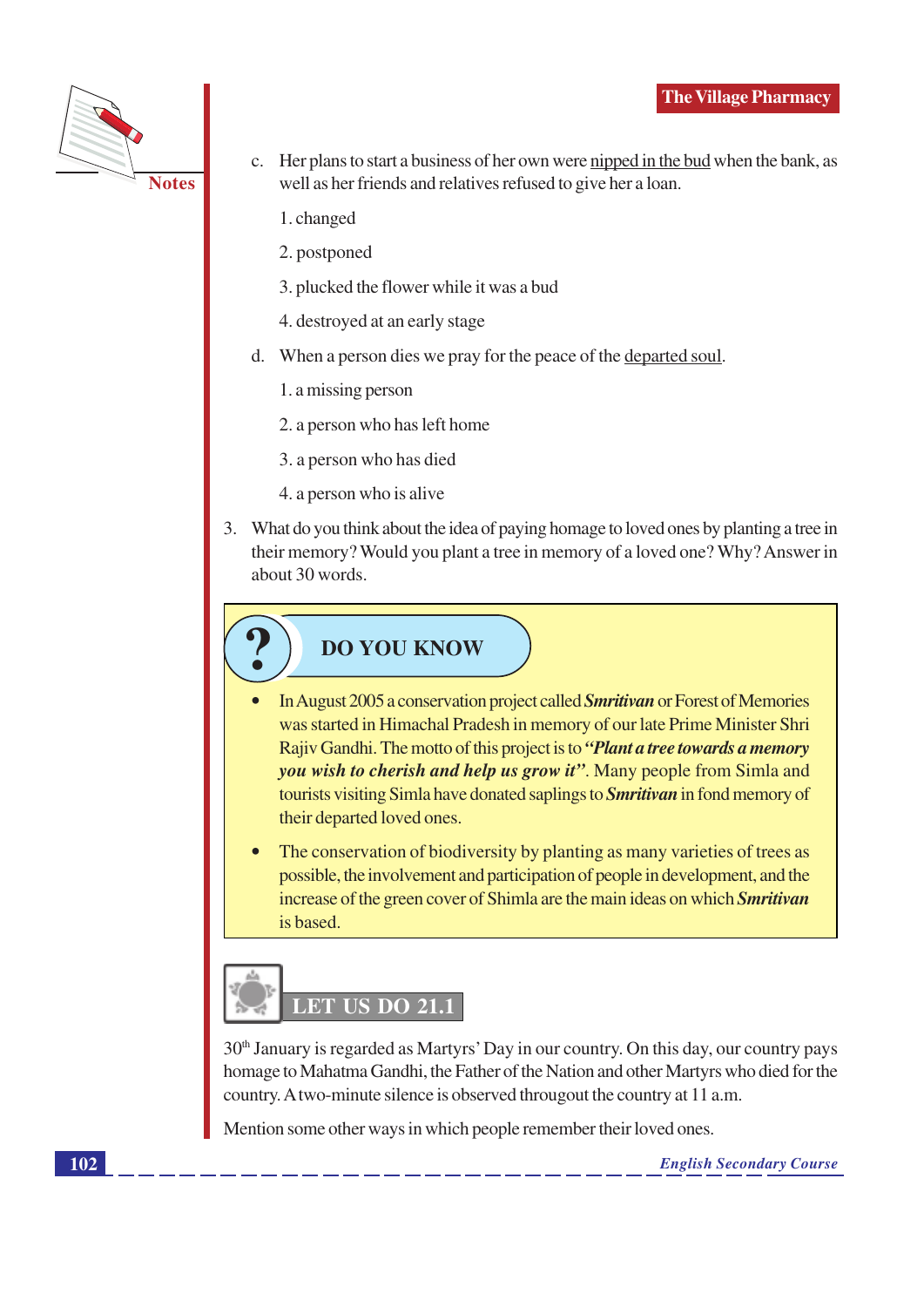#### **21.2.2 PART 2**

Yes, I agree ............. created an interest in medicine.

In the previous unit Neema brings a *neem* sapling to plant in her garden. She shows it to her grandparents. How do Neema's grandparents react?

Neema's grandmother tells her that her grandfather has a lot of knowledge about the neem tree. Neema gets very excited and wants to know about it. She has a science exhibition in her school, the next week, and thinks that she can use the information to prepare for the exhibition.

Neema's grandfather uses many *neem* products. He tells her about how good they are for his health and fitness. He also tells her that her father became interested in becoming a doctor because he often watched his grandfather prepare medicines out of the *neem* tree.

## **INTEXT QUESTIONS 21.2**

Answer the following questions:

- 1. Answer in one or two words only.
	- (a) How old was Neema's grandfather?
	- (b) What was about to happen in Neema's school the following week?
	- (c) How did Neema's grandfather brush his teeth?

(d) What did Neema's grandfather apply on his face?

- 2. How did Neema's father get motivated to become a doctor?
- 3. Why did the villagers call the *neem* tree 'the village pharmacy'?
- 4. In India medicines have traditionally been prepared from plants, herbs, spices and everyday kitchen ingredients. Our mothers and grandmothers know how to prepare some of these medicines at home. They often use such home remedies to cure small health problems and ailments.

Find out at least 2 such home-remedies and record in the table below. One example has been provided.

| <b>Remedy</b>                | <b>Condition it</b> | <b>Whether tried</b> | <b>Whether found</b> |  |
|------------------------------|---------------------|----------------------|----------------------|--|
|                              | <b>believes</b>     | (Y/N)                | effective $(Y/N)$    |  |
| 1. Honey and<br>ginger Juice | Cough and cold      | Yes                  | Yes                  |  |
|                              |                     |                      |                      |  |
|                              |                     |                      |                      |  |

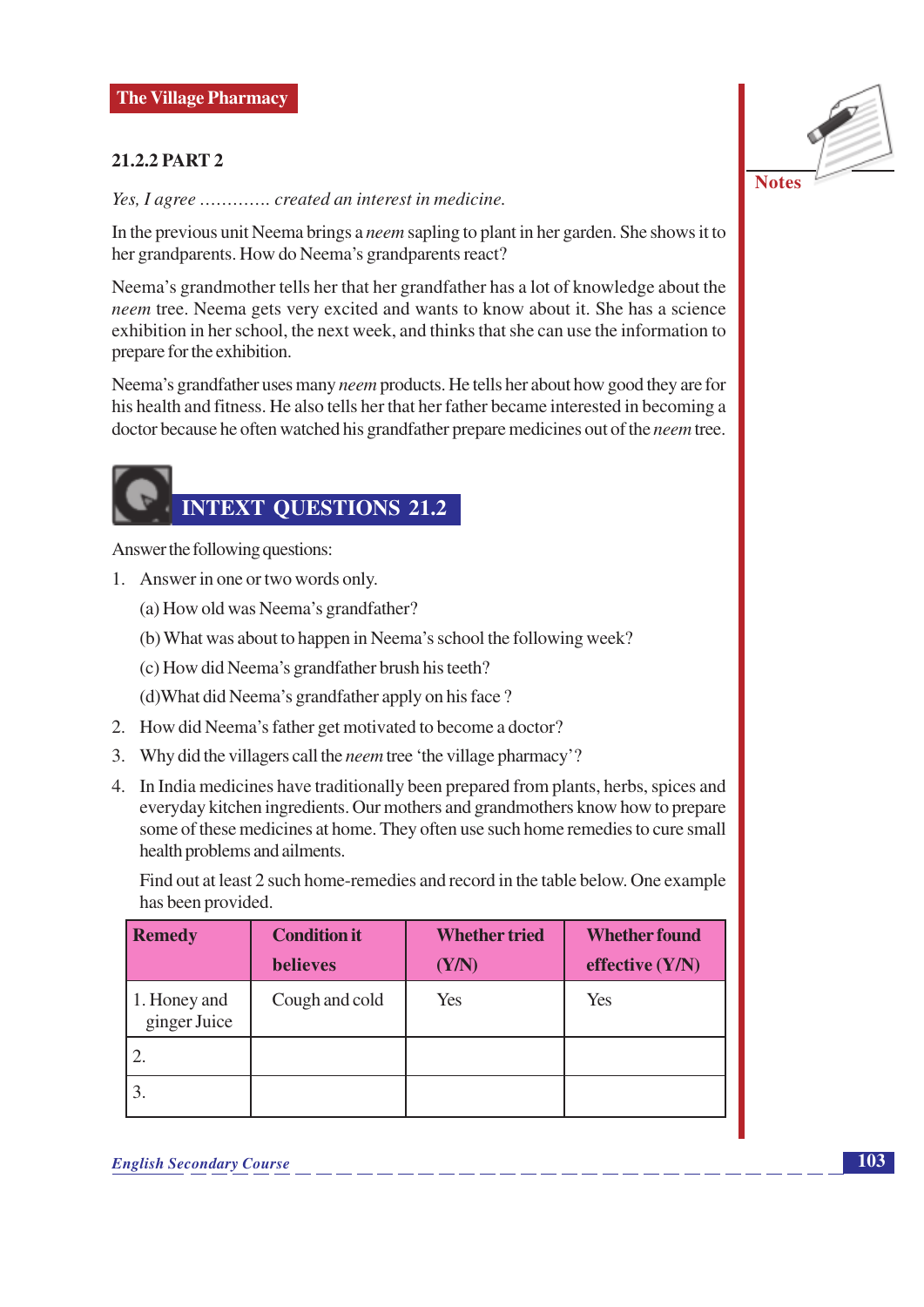

#### **DO YOU KNOW**

- A lot of diseases have been mentioned in this unit of the lesson. Do you know that many of these diseases have become very common these days due to our modern lifestyle? That is why diseases like hypertension, diabetes, heart-related problems are called lifestyle diseases.
- Some other diseases like chicken-pox, malaria, jaundice and measles are infectious diseases that can be prevented by paying attention to proper hygiene, vaccination, and timely care.



The lesson says 'these days even toothpaste, soap and shampoo are made from the *neem*.' Look around in the market and try to find a few products in which *neem* is used. Name at least three such products and paste their pictures on a sheet of paper.

#### 20.2.3 PART-3

#### 

Neema's grandfather tells her that *neem* is an insect repellent, a pesticide, an air cooler and a medicine for several diseases. Did you know that the temperature under a *neem* tree is 10 degrees lower than in the surrounding area? Neem trees grow very fast, they grow anywhere, in any kind of soil and last for hundreds of years. Neema's grandfather also tells her how wonderful her name is and that she is a wonderful girl just like the *neem* tree. Let us now find out how *neem* has been used as a medicine for many centuries in India.

### **INTEXT QUESTIONS 21.3**

- $\mathbf{I}$ . Answer the following questions:
- 1. Say whether the following statements are true or false:
	- a) The *neem* tree can fight many diseases.
	- b) A neem tree takes very long to grow.
	- c) The *neem* tree provides a very cool shade.
	- d) Neem leaf chutney was part of Gandhijis diet.
	- The *neem* tree reduces the fertility of the soil.  $\epsilon$ )
	- $f$ ) Neem is an evergreen, perennial tree.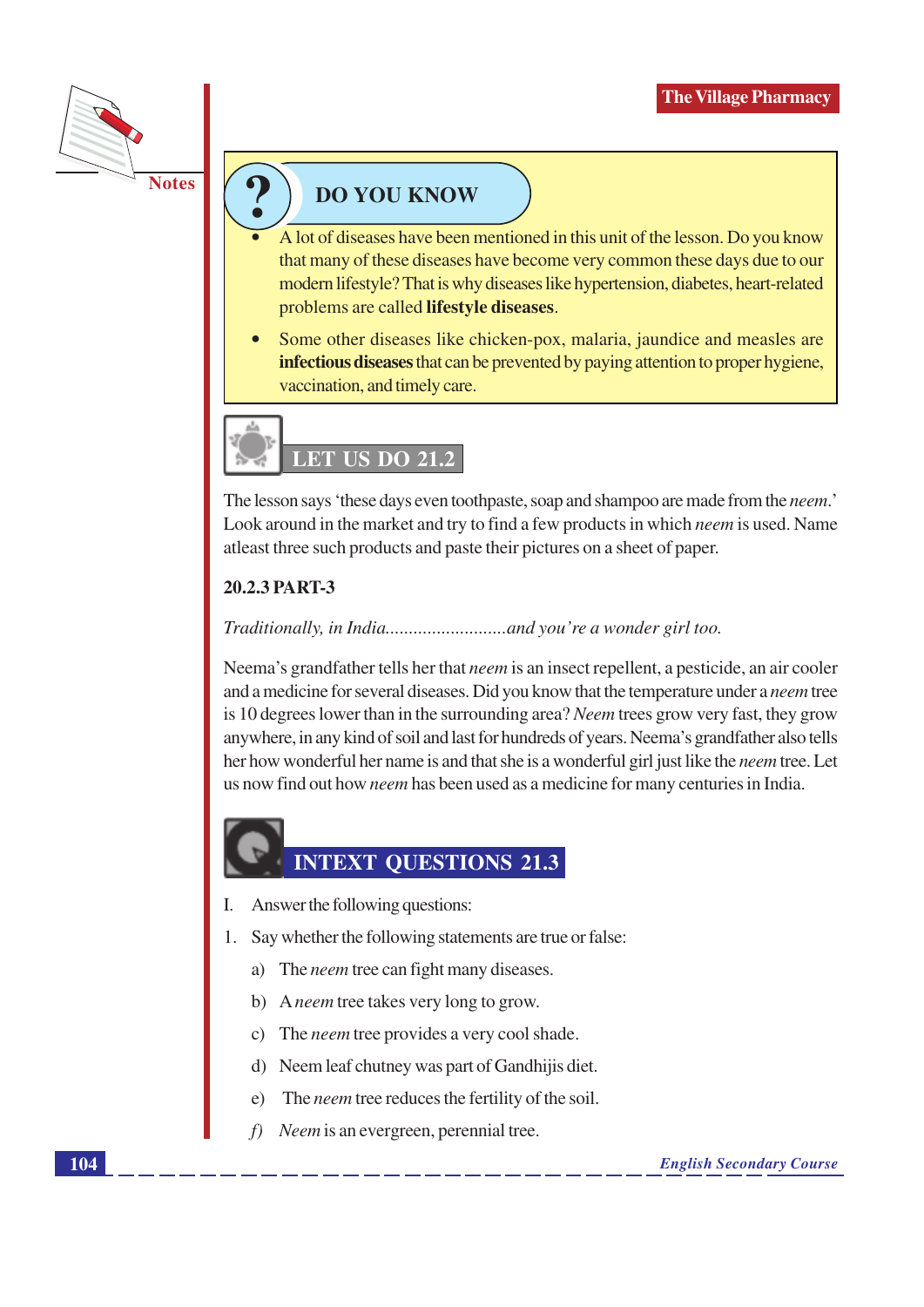#### **The Village Pharmacy**

- 2. The lesson says that the *neem* tree and its leaves are effective as an insecticide and fertilizer. Why is this important? Why do you think it is important to use plant-based products as insecticides and fertilizers. Answer in around 50 words.
- 3. Neema says, "How blessed I am to be named after the *neem* tree". Why do you think Neema said that?



A construction company wants to cut down some large and old trees for the purpose of setting up a factory outside your village. The village panchayat is unhappy with this proposal and wants to suggest another site for the factory which has no trees. As a member of the village panchayat deliver a talk on 'Save the Trees in our Neighbourhood' in the panchayat meeting to convince the village people about why the trees should be saved. Develop your talk with the help of the given points:

- names of the trees
- age of the trees
- special qualities of the trees  $\bullet$
- $\bullet$ how little resources or efforts are required to maintain and grow the trees
- parts of these trees that are useful to us  $\bullet$
- other benefits of keeping the trees  $\bullet$
- negative impact or effects of cutting the trees  $\bullet$
- both trees and the factory can co-exist.  $\bullet$



Given below is a simple crossword which has to be filled with the names of 8 common trees you often see in India. The first letter of each tree has already been filled in for you. Some clues are also given below to help you in finding out the name of each tree.

- 1.  $M_{\text{max}}$  This is a tree on which a delicious, yellow, summer fruit grows. The fruit that grows on this tree is a favourite in India, where it is sometimes called the King of Fruits.
- 2.  $J_{\text{---}}$ -This tree bears a sweet, purple, oval shaped fruit.
- 3.  $P_{\text{2}}$  This tree is also called the *Bodhi* tree. It is the tree under which the Buddha became enlightened.
- 4. P Dates and coconuts grow on this kind of tree.

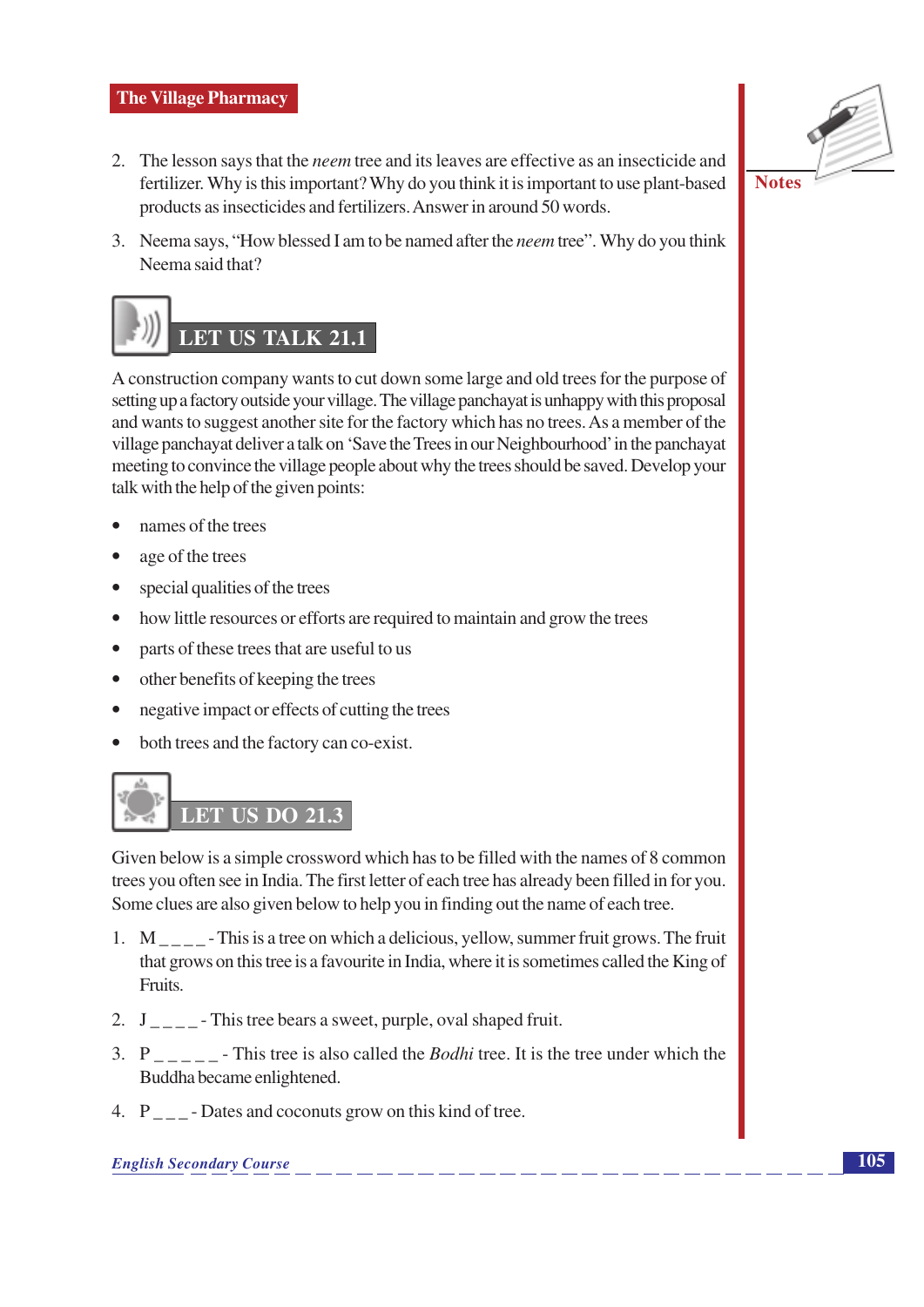

- 5.  $N_{\text{max}}$ -The lesson "The Village Pharmacy" is about this tree.
- 6.  $B_{\text{2}}$  This tree is called the Vat or *Bargad* in India. Its roots grow down from its branches into the soil to form additional trunks.
- 7. G\_\_\_\_\_\_\_\_\_-This tree has bright orange-red flowers. It blooms in April-May all over India
- 8.  $A_{\text{---}}$  This tree has the same name as a very famous emperor. This emperor became a Buddhist after the Battle of Kalinga and helped to spread Buddhism in India and abroad.



#### A. The Active Voice and the Passive Voice

**Read** the following sentence.

Anita planted a tree.

This sentence is in the active voice. In the active voice the doer of an action is prominent  $\bullet$ and important. In this sentence Anita, the doer of the action (planted) is important.

This sentence can be written in the following way as well:

A tree was planted by Anita.

The above sentence is in the passive voice because here the action (planting) and the object (the tree) are more important than the subject, doer or the person (Anita) who has done it.

Let us look at another sentence.

We have planted 94 saplings in our school. (Active Voice)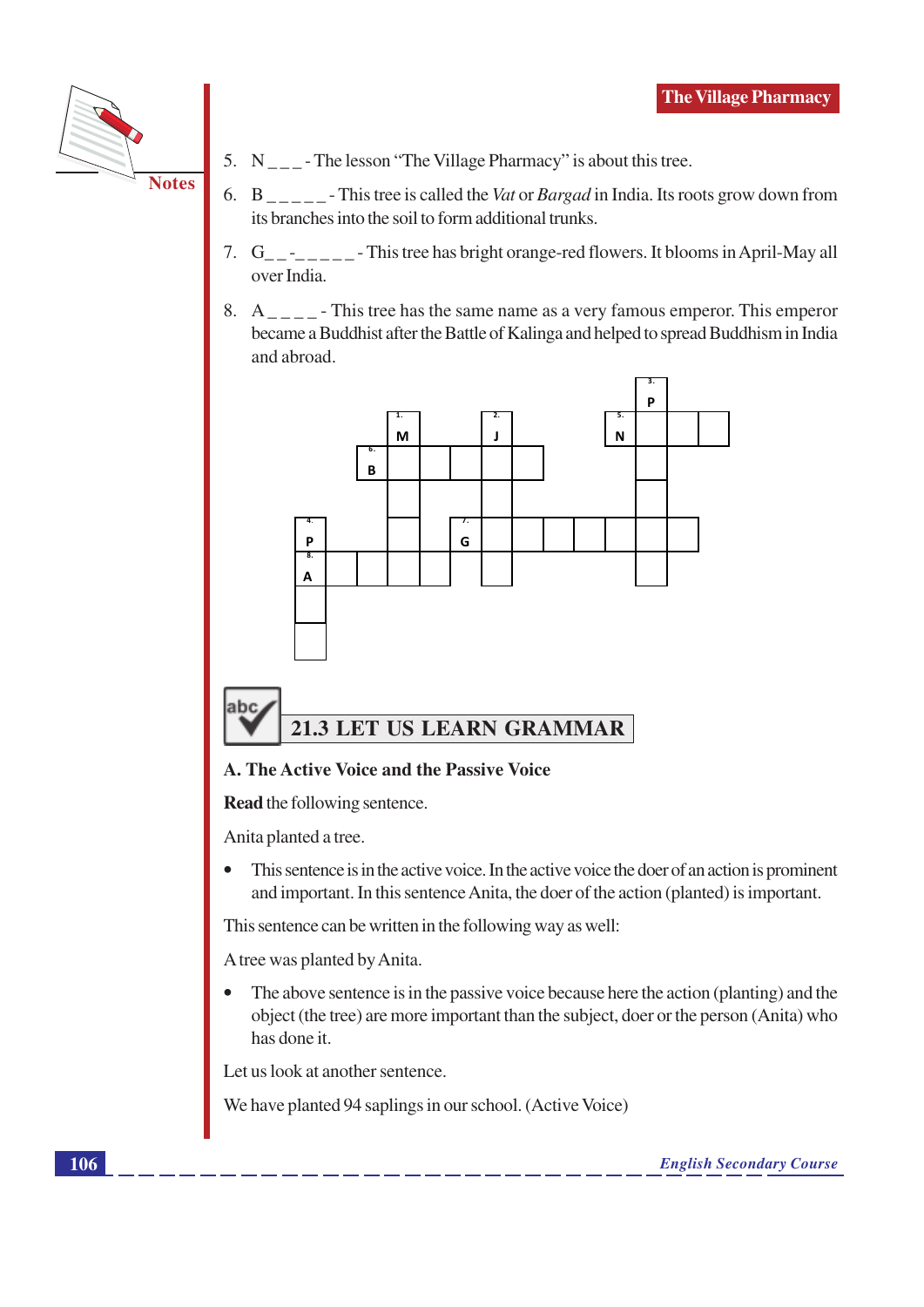

94 saplings have been planted in our school. (Passive Voice)

In the passive voice, the action (have been planted) in the above example is more important than the subject or doer, who is not mentioned. So now we know that in the passive voice the object and the action are important, and the subject may not be mentioned at all.

Let us study the following table to understand the changes that take place while changing active voice into passive voice.

|                           | <b>ACTIVE</b>               | <b>PASSIVE</b>                     |
|---------------------------|-----------------------------|------------------------------------|
| Present Simple            | We grow vegetables here     | Vegetables are grown by us here.   |
| <b>Present Continuous</b> | We are growing vegetables.  | Vegetables are being grown by us.  |
| <b>Present Perfect</b>    | We have grown vegetables.   | Vegetables have been grown by us.  |
| Past Simple               | We grew vegetables.         | Vegetables were grown by us.       |
| Past Continuous           | We were growing vegetables. | Vegetables were being grown by us. |
| Past Perfect              | We had grown vegetables.    | Vegetables had been grown by us.   |

Now let us look at a paragraph about the *peepal* tree.

*Peepal* is a large, fast growing tree. It has heart shaped leaves. It sheds its leaves in the months of March and April. It is found in large numbers all over India. The bark of the tree is used for treating a swelling of the neck. The roots are chewed to prevent gum diseases. The powdered fruit is used for treating asthma.

As you can see, the underlined verbs in the paragraph above indicate the passive voice of the sentence. Remember that the passive voice always uses the third form of the verb – hidden, found, used, chewed.

The passive voice is frequently used in notices, newspaper reports, experiments, procedures or processes because in all of these situations the action is important and needs to be highlighted.

Let us read the following newspaper report about the conservation measures taken by the government to protect trees and forests. Since the measures are more important than the doer, the passive voice has been used to highlight them. Since the doer (the government) is understood or taken for granted, it is not mentioned.

Indore

 $16<sup>th</sup>$  Jan 2011

Conservation measures are being taken to save the forests of Madhya Pradesh Local people are asked about which trees to plant. Sometimes saplings are taken from nurseries and **planted** by the community members. Regular cutting of small branches, twigs and leaves is done to make them grow faster. People are told about the importance of trees.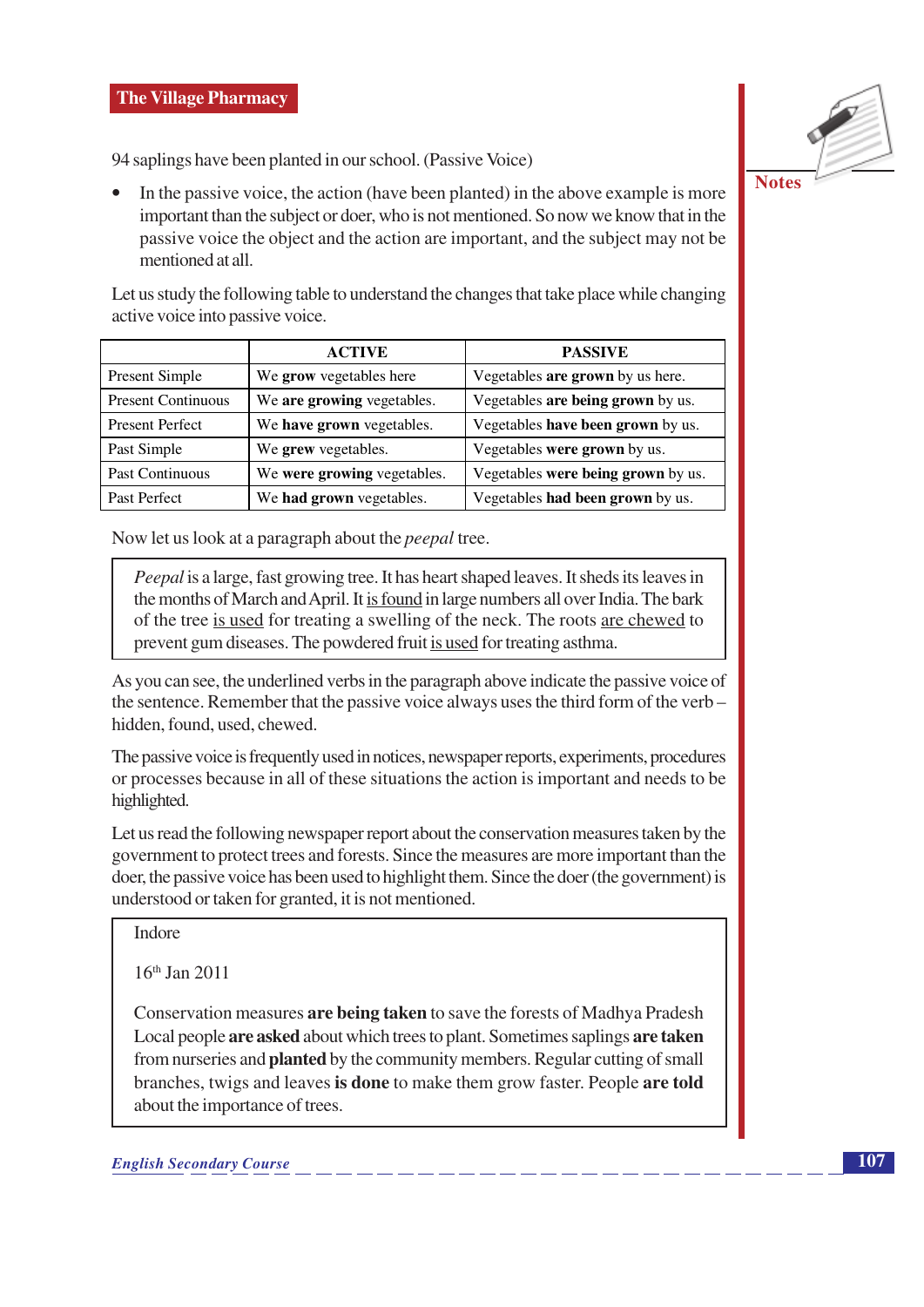

#### **Exercise 1**

Change the following sentences from the active voice to the passive voice.

- The teacher gave a *neem* sapling to Neema. a.
- Her grandmother opened the door. b.
- Neema showed the sapling to everybody.  $\mathbf{C}$ .
- She planted it in her garden. d.
- She waters it every day. e.
- Neema uses its twigs to clean her teeth.  $f_{\cdot}$
- Her grandfather makes manure from its fallen leaves. g.
- Neema is taking care of the tree. h.

#### **B.** Adjectives

An adjective is a word which describes something. It may describe a person, a feeling or emotion, a place, an object, an activity, or a situation. It shows the qualities or quantity of a noun or a pronoun.

#### **Adjectives of Quality**

Let us now look at adjectives of quality. Read the following sentences and study the highlighted words.

Spring is a **magical** season. Trees and bushes offer their **tender** leaves to the fresh air and many delicate flowers open out into the warm sun.

All the highlighted words above are **adjectives of quality**. They are used to describe the spring season. Adjectives of quality answer the question 'of what kind'.

#### **Exercise 1**

Identify the **adjectives of quality** in the following paragraph by underlining them.

The apple is one of the most loved fruit trees and it has a lot of friends in birds and children who like to eat its fruits. During the spring the apple tree gets covered in delicate pink flowers which fill everyone's heart with a promise. In the autumn the branches are laden with many red apples. Children and birds come looking for the juicy fruits. Apples can be eaten raw or cooked and made into sweet desserts. Whatever way you choose to eat it, an apple is always good for you.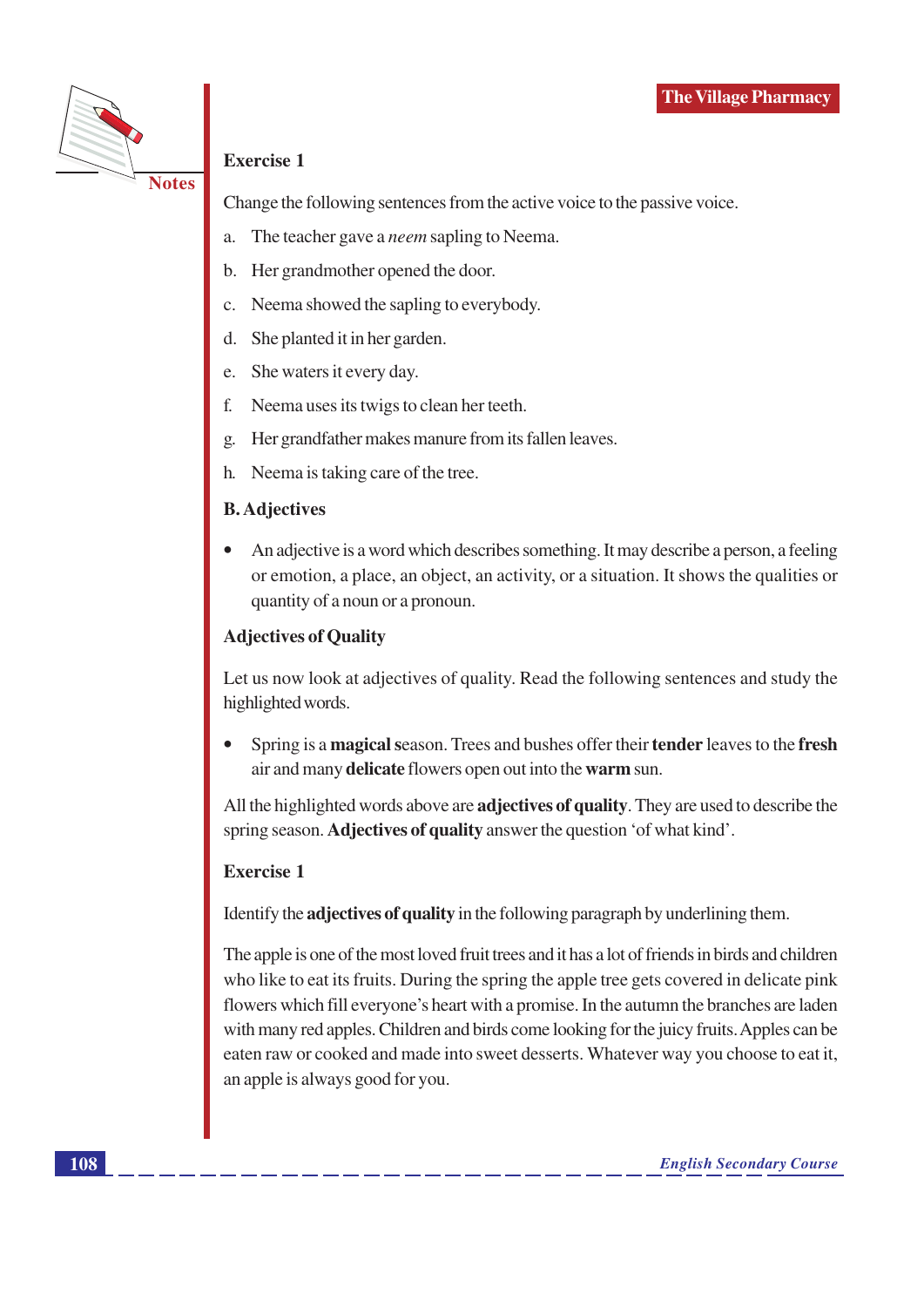#### **Adjectives of Quantity**

Let us now look at adjectives of quantity. Adjectives of quantity are used to describe the number or quantity of something.

Read the following passage and study the highlighted words:

All trees have many leaves. The purpose of most leaves is to produce food through photosynthesis. Trees live for **hundreds** of years. The oldest tree in the world is more than five thousand years old. Trees take a long time to grow but sadly millions of trees in the world have been cut for development.

Adjectives of quantity are used to show how much or how many of an item or an object are being talked about. Words like some, little, few, many, half, enough are some examples of adjectives of quantity.

#### **Exercise 2**

Fill in the blanks with suitable options from the words given below. Do not forget to capitalize the first letter of every sentence.

enough, any, some, no, half, all

- (a) the trees in my garden have been planted by my grandfather, and the other half by my grandmother.
- (b) of my friends don't like to eat fruits, but I love them.
- (c) There has not been rain this year.
- (d) There are  $m$  is takes in your maths paper. You scored 100% in maths.
- the apples I bought at that shop were rotten. I will never go there again  $(e)$  to buy anything.
- 



#### A. Writing a Notice

A notice is meant to give information to a large number of people. The members of a colony, school children as well as their parents can all be informed through notices. A notice is generally put up on the notice-board of a community hall, school building, library or a public space. Let us read the following notice:

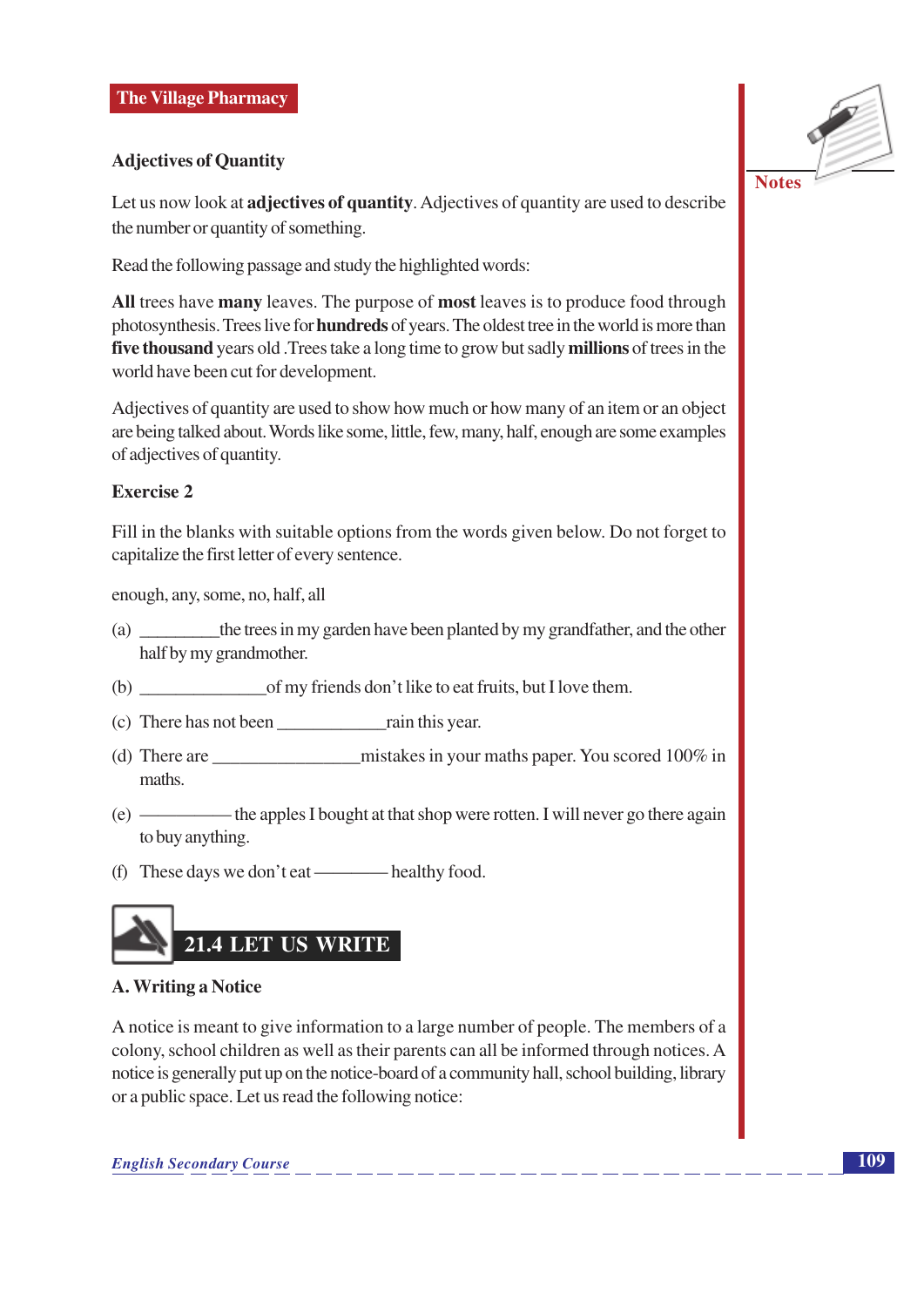

**NIOS Study Centre, Chennai Notice** Science Exhibition

5 August 20XX

Students of Secondary Classes are hereby informed that a Science Exhibition is being held on 20<sup>th</sup> August 2011 from 10.00 a.m. to 4.00 p.m. at the study centre. The theme is *Trees of India*. Working models, charts, projects are all welcome. All entries should be submitted to the undersigned by  $17<sup>th</sup>$  August at the science club.

Shanthi

**Science Club Secretary** 

The main features of a notice are:

- name of the school/organization
- heading
- date
- who is being informed
- what is the event
- details of the event (where and when)  $\bullet$
- what the participants are expected to do  $\bullet$
- signature of issuing authority  $\bullet$
- the passive voice  $\bullet$

Let us now write a notice on the following topic.

#### **Exercise 1**

Your colony is holding a 'Polio Awareness Campaign' on the occasion of Independence Day. Write a notice to be put up at the local community centre informing people about it. They may bring their children aged five years or below for the polio vaccination.

#### **B. Message Writing**

Sometimes when we have to convey something important to a person who may not be there, we may leave a written message for him/her. Messages should be short, and should convey all the important information clearly.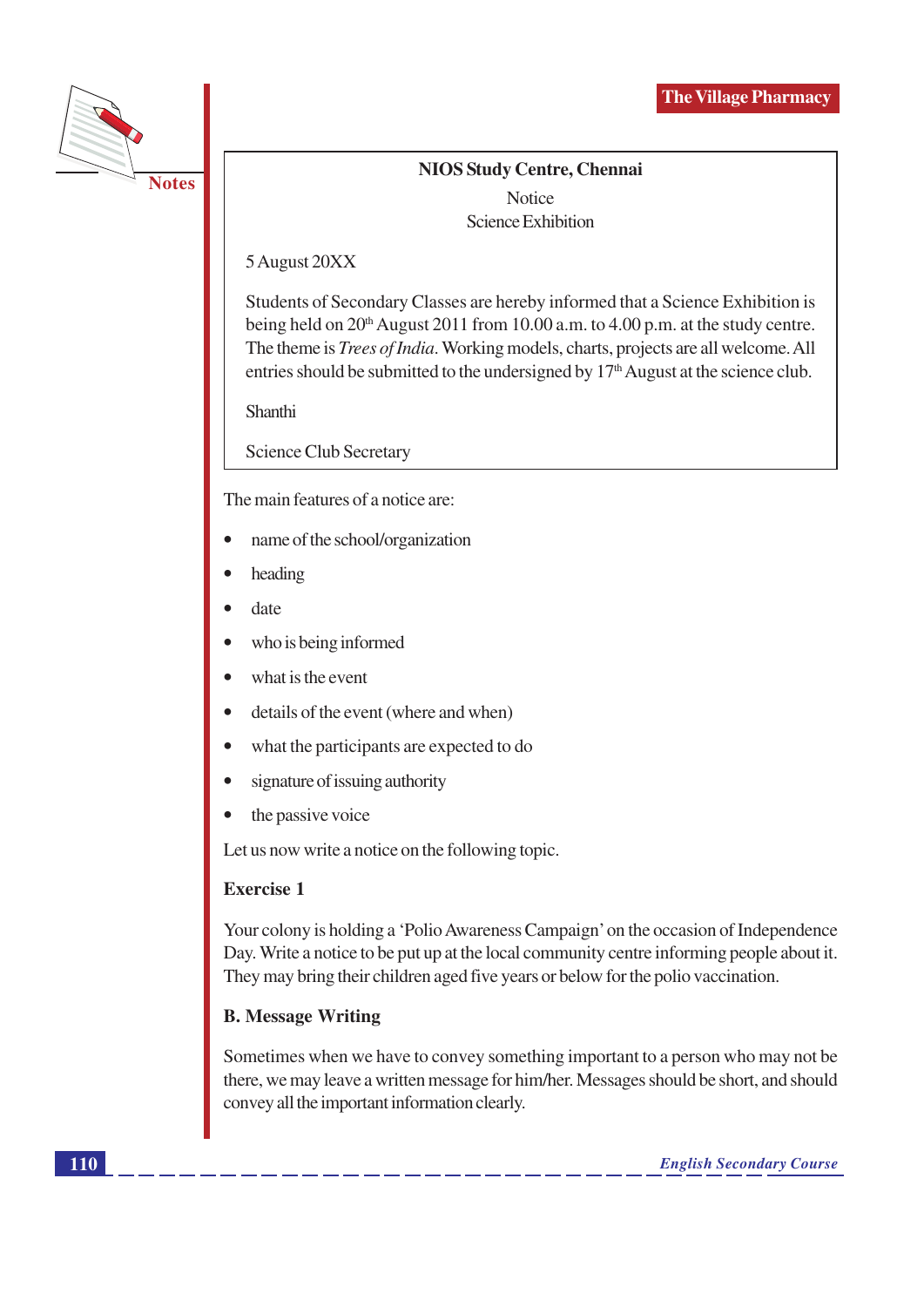#### **The Village Pharmacy**

Let us look at an example of a message.

 $1<sup>st</sup>$  July 20XX

Dear Mother,

I will be late in coming home from the study centre today. I have an extra science class from 2 p.m to 4 p.m. Do not worry about me, I will come home with Suresh.

Name

#### **Exercise 2**

Now let us write a message with the help of the following inputs:

Message from Sanjay to Sana

- $\bullet$ Sana absent from school today
- $\bullet$ Science test to be held the next day
- The teacher wants to check the notebook also

Note: For more tips on Message Writing refer to Let Us Write in the lesson 'Stealing and Atonement'



In this lesson, you learnt how useful *neem* trees are. The message of this lesson is that we should be aware of the treasure house of Nature around us. If we are aware of it then we can use trees like the *neem* for several purposes. We can even plant trees around us in the memory of our loved ones. Nature and the environment are very useful for us in many different ways and we should respect and protect them.



- 1. This lesson is titled 'The Village Pharmacy'. Do you think this is an appropriate title? Why?
- 2. Neema's grandfather had a lot of knowledge about the *neem* tree. List at least 10 things that he told Neema about the *neem* tree.
- 3. You have read about the many uses of *Neem*. Would you like to start using *neem* products? Are you inspired to use more natural products like *neem*? Give reasons for your answer.

**English Secondary Course** 

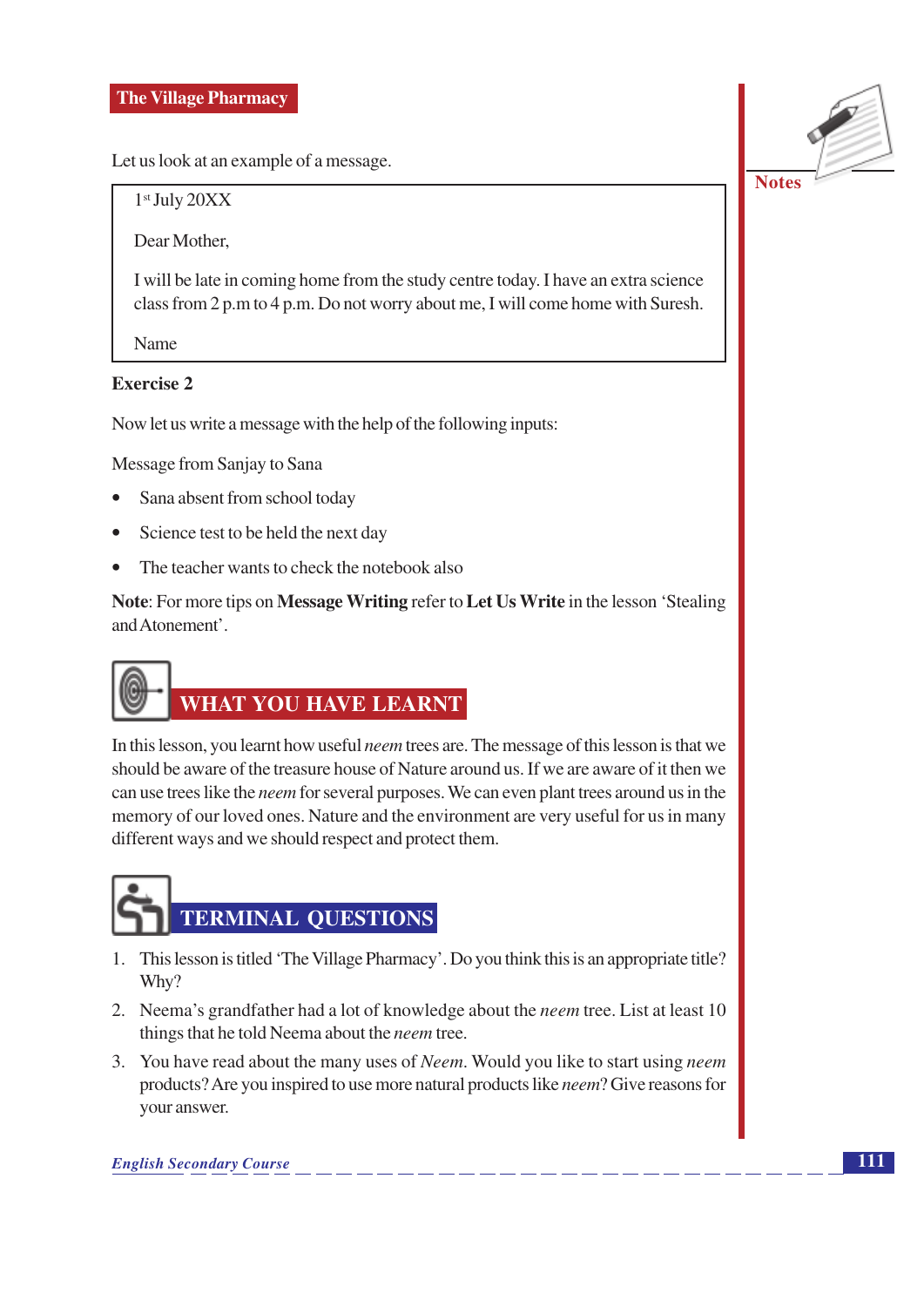

- 4. Do you know that besides *neem*, there are many other trees around us which are very useful? Find out about two more such trees and write at least 3 ways in which each of them can be used.
- 5. Match the parts of a *neem* tree with their uses given below.

| Parts of a <i>neem</i> tree | <b>Uses</b>        |
|-----------------------------|--------------------|
| bark, seeds, leaves         | organic manures    |
| twigs                       | medicines          |
| fallen leaves/litter        | blood purifier     |
| neem wood/timber            | to clean the teeth |
| <i>neem</i> juice           | carpentry          |

6. Choose the correct word/phrase from the given options to fill in the blanks.

agro friendly, eco friendly, organic content, termite resistant, air cooler, insect repellent

- a) If you mix neem oil in paint, the wood becomes................................
- b) In the summers, wet khus curtains or blinds serve as an ...............
- 
- 
- protecting plants from pests.
- $f$ Rubbing mustard oil mixed with *neem* oil on the body works like an..............



## 21.2.1 PART 1

#### **INTEXT QUESTIONS 21.1**

| 1. (a) VIII                     | (b) doctor/paediatrician | $(c)$ <i>neem</i> sapling |         |
|---------------------------------|--------------------------|---------------------------|---------|
| (d) Kumbakonam (e) grandparents |                          |                           |         |
| 2. (a)1                         | (b)2                     | (c)4                      | $(d)$ 3 |

3. Individual responses

Suggested response:

Yes it is a good idea. When we grow a tree in someone's memory, it always reminds us of that person. It also helps in growing more trees, which is useful for us and for the environment.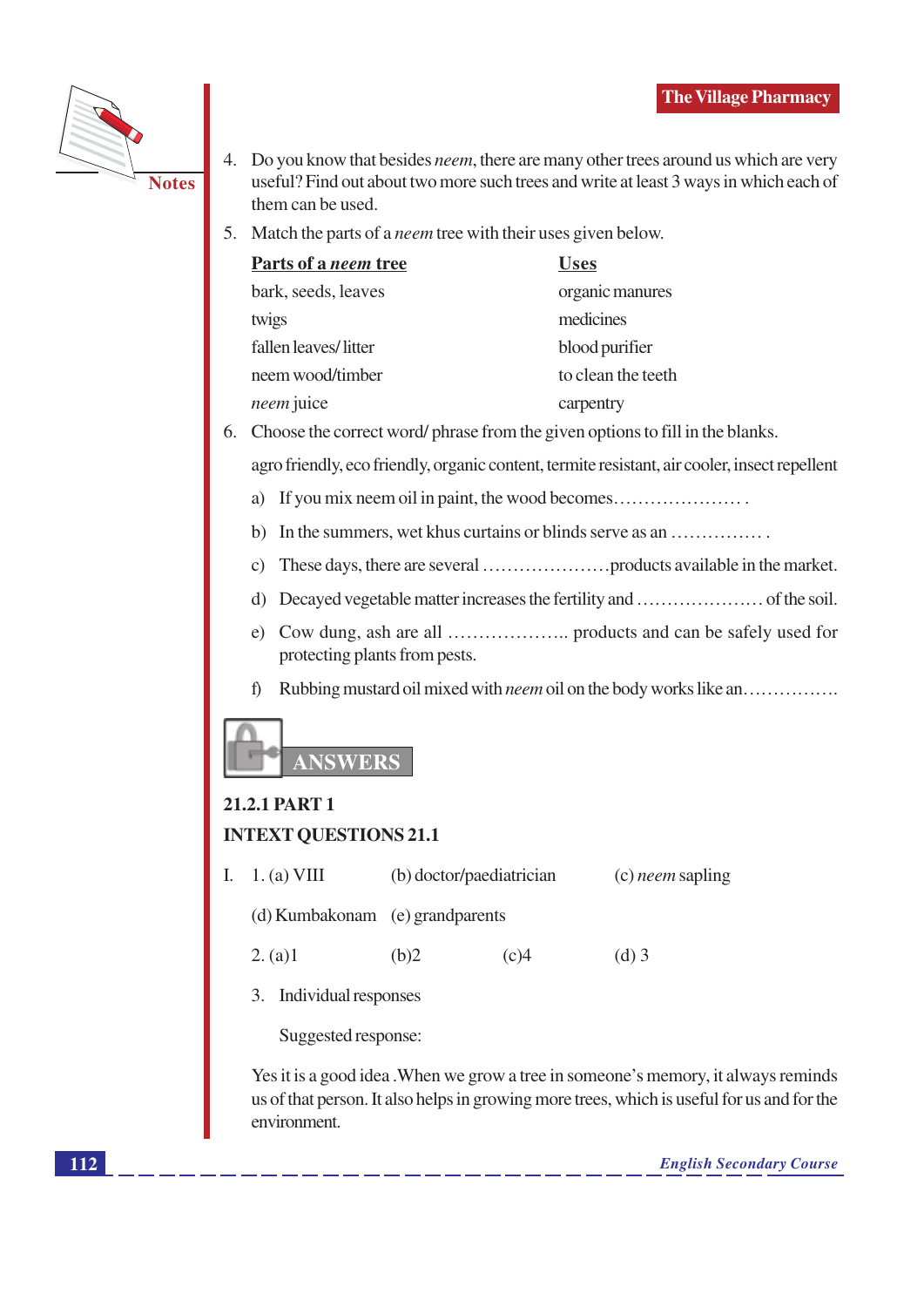#### **21.2.2 PART 2**

#### **INTEXT QUESTIONS 21.2**

- (b) science exhibition I. 1. (a) eighty years
	- $(c)$  neem twigs  $(d)$  neem paste
	- 2. He saw his grandfather preparing medicines from various parts of neem tree. This made him interested in medicine.
	- 3. The *neem* tree is a store house of useful qualities. Every part of it can be used to cure so many diseases.
	- 4. Individual responses.

#### 21.2.3 PART 3

#### **INTEXT QUESTIONS 21.3**

- I. 1. (a) T (b) F (c) T (d) T (e) F (f) T
	- 2. Chemical-based fertilizers leave traces of harmful substances on the fruits. vegetables and crops that we eat. They even harm the soil, ground water, and environment. Plant based products do not have harmful chemicals. They have very little or no side-effects. Fertilizers, pesticides and insecticides made from neem are therefore safe for us to use
	- 3. Neema's name comes from the word neem, which is the name of a tree with wonderful qualities. These qualities of the neem tree make it very useful, healthy and beneficial for all of us. Neema thinks that she is fortunate that her name is similar to this wonderful tree.

#### **LET US DO**



#### 21.3 LET US LEARN GRAMMAR

#### A. Exercise 1

(a) Aneem sapling was given to Neema by the teacher.

**English Secondary Course**